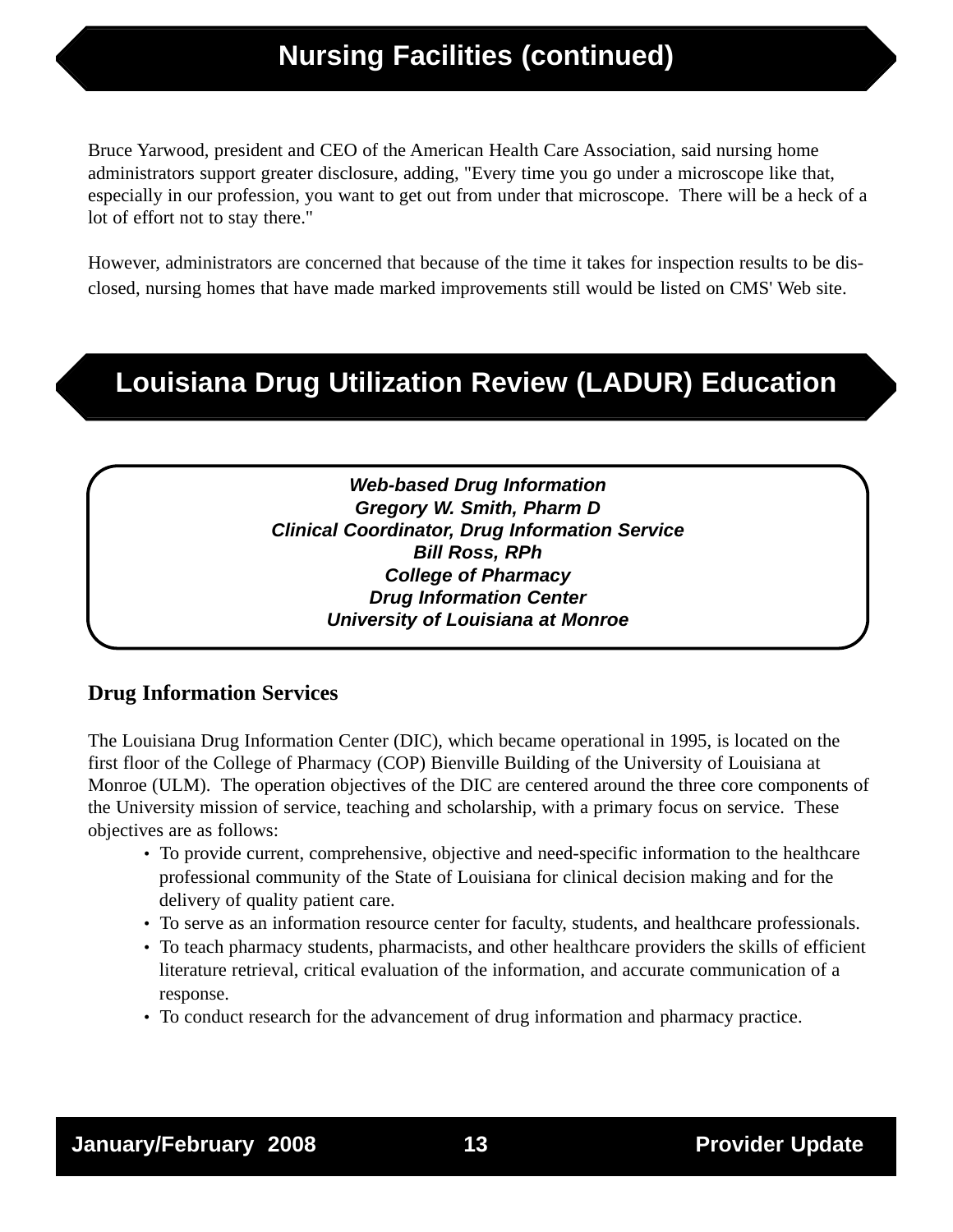# **Service**

The service component makes up the largest portion of the DIC operation and includes providing assistance with areas such as literature retrieval, evidence-based advice and off-label use of medications. We respond to drug information requests from healthcare professionals regarding the following areas:

Adverse Drug Events Availability of Products Complimentary and Alternative Medicine Clinical Kinetics Drug Dosage and Scheduling Drug Identification Drug Interactions Drug Regulations/Laws Drug Use Evaluation Support Institutional Review Board Support Investigational/Foreign Drugs IV Compatibility Laboratory Related Inquiries Pharmacoeconomics Pharmacy and Therapeutics Committee Support Pregnancy and Lactation Product Compounding Therapeutic Drug Monitoring Therapeutic Uses/Drugs of Choice Toxicology Questions Travel/Health Information

# **Teaching**

The Clinical Coordinator for Drug Information Services is responsible for teaching and coordinating the Drug Information Retrieval and Evaluation course which is required in the 1st year of the ULM pharmacy curriculum. During their 4th year, Pharm. D. candidates have the opportunity to gain experience in serving as drug information specialists during the experiential rotation offered at the DIC. Continuing education opportunities presented by the DIC clinical coordinator are offered in programs such as the ULM COP Preceptor Training Conference which is held in various areas of the State. Additionally, the DIC contributes authorship for drug utilization review education articles in the Louisiana Medicaid Provider Update and assists with the creation of disease management brochures for Medicaid recipients and providers.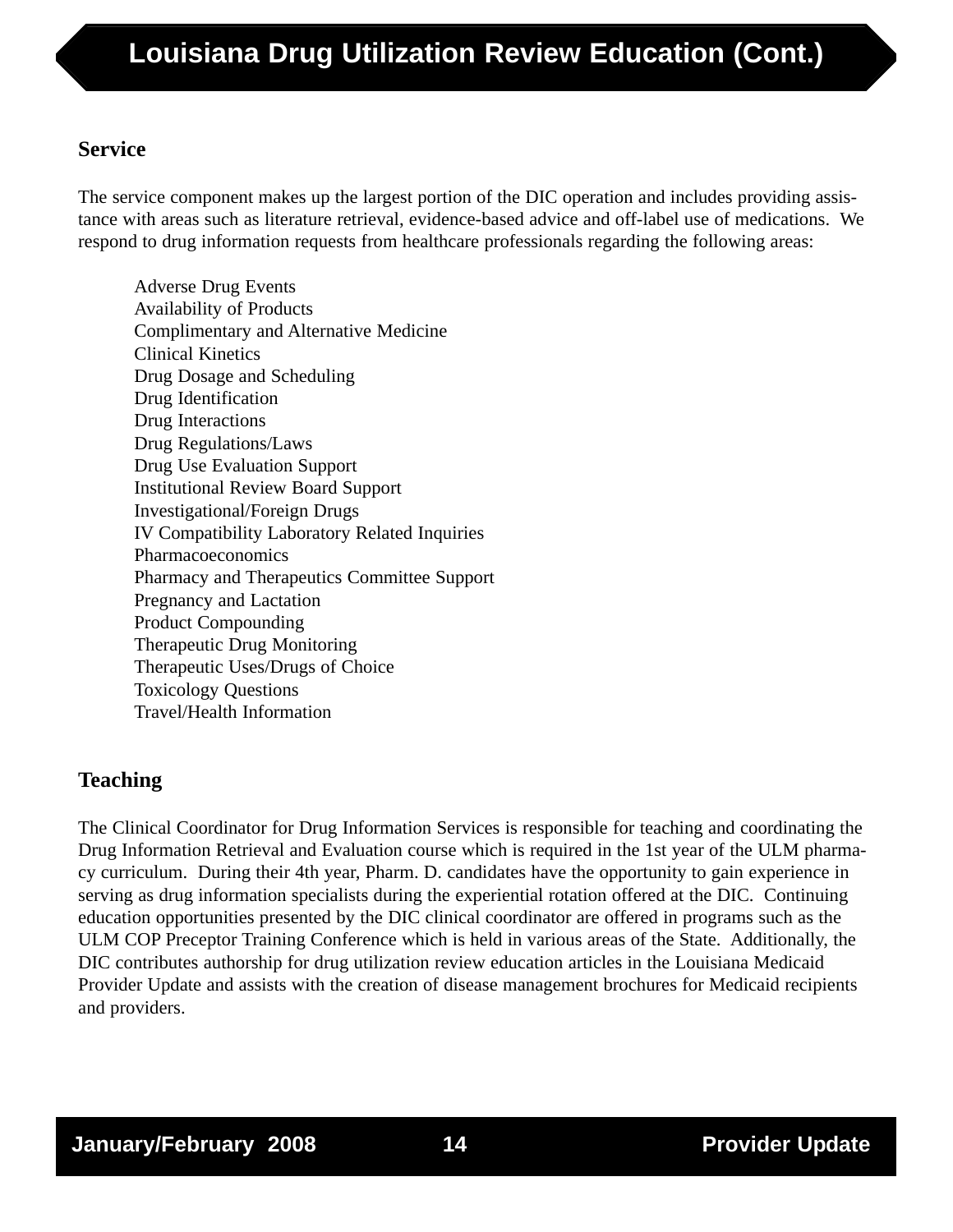Currently, the DIC has a new phone number and a healthcare provider-focused service for the State of Louisiana. As of September 2007, the DIC provides information services exclusively to healthcare professionals. Additionally, this service is available to Medicaid providers through support from the Louisiana Medicaid Pharmacy Benefits Management Program.

## **The new phone number for Healthcare Professionals Drug Information Service is 318-342-5501.**

## **History and Impact of the Internet**

In 1962 J.C.R. Licklider of MIT proposed a global network of computers that would apply visionary thinking of the time to identify the potential value in allowing computers to share information on research and development in scientific and military fields. Over the following two decades, the progressive developments and advances in the core structure of the Internet followed by the application of graphical type browsers created by Netscape and Internet Explorer by Microsoft led to the advent of widespread commercial applications of the Internet by the early 1990's. Upon initial funding by the U.S. Government there was only limited use by computer experts, engineers, scientists, and librarians. The Internet has since progressed into a global network that serves as a ubiquitous and useful information management tool that is particularly valuable to healthcare professionals.

During the last 15 years the Internet has expanded from a relatively small network that allowed exchange of information among academic, government and military officials to a global infrastructure that has radically altered the way in which people exchange information. It allows quick access to health information in unprecedented volume, as currently over 100,000 health system websites are available. Healthcare information management has been changed dramatically by the Internet's ability to rapidly disseminate vast amounts of information and instantaneously facilitate the exchange of ideas relative to health management.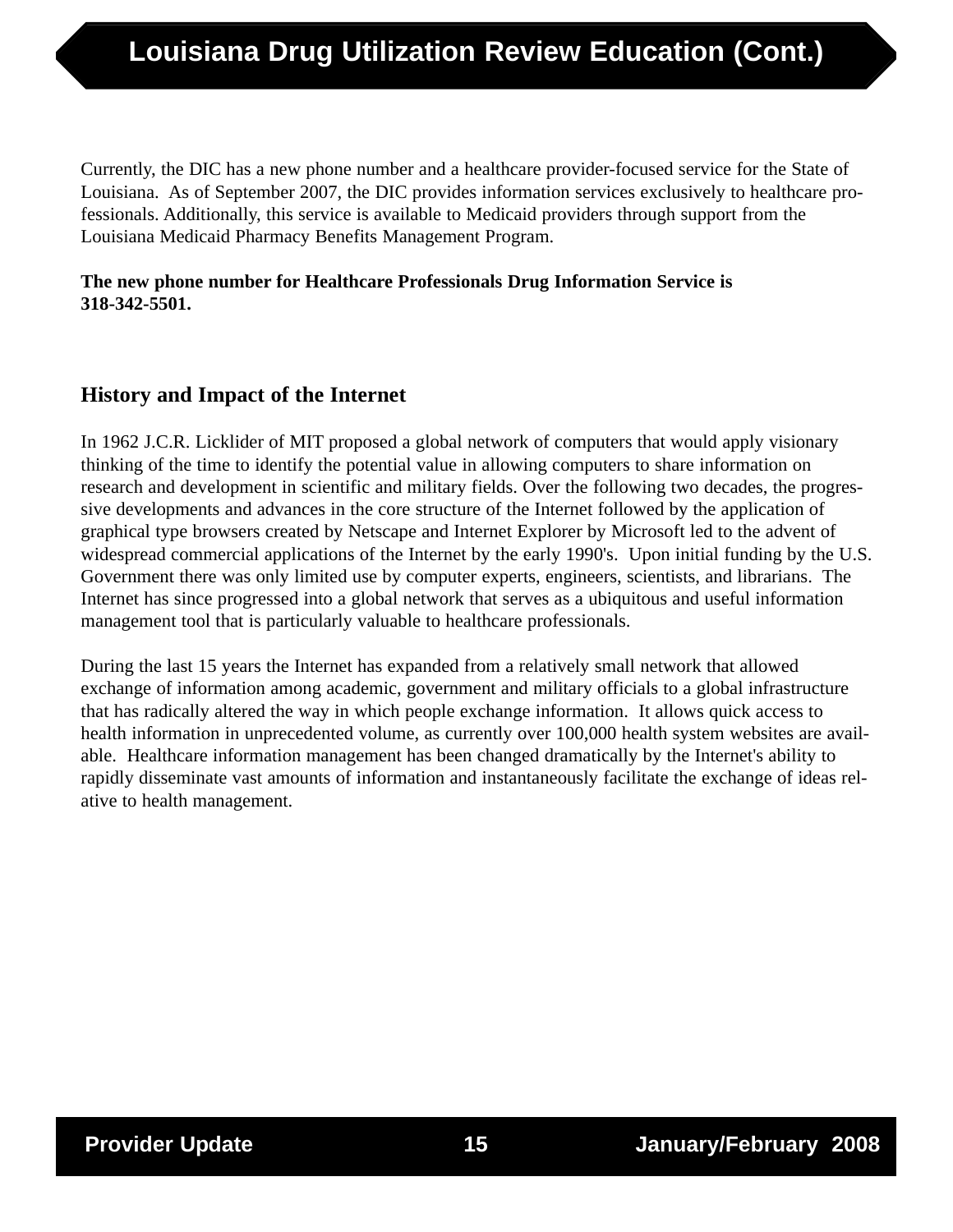# **Internet Searching**

As vast as the Internet has become, locating relevant information efficiently is often like trying to find a needle in a haystack. Just a simple "Google®" search for the word 'hypertension' may yield almost 20 million results. Each of the many search engines that are available utilizes different methods of indexing and means of conducting searches. It is important to know the unique indexing methods each search engine uses in order to effectively conduct a search. Here are some general searching tips to help narrow the results yielded using internet search engines:

- Enter as many precise search terms or phrases (if allowed) as possible in order to limit the search.
- Enter singular terms.
- Enter multiple spellings when appropriate.
- Use appropriate Boolean Terms:
	- 'And' -gives you sites with both search words
	- 'Or' -gives you sites that have either one of the search words or both
	- 'Not' -gives you sites that have one search word, but not the other.
- Use quotation marks around phrases to form search "strings", which will find all words in the "string" in the order typed.
- Type your key search terms in lower case letters.
- Use synonyms to broaden your search.
- Truncated words followed by an asterisk '\*' often will broaden your search to include the truncated word (such as child\*) as well as other words with the same root, but with different endings.
- To quickly locate material within a given webpage, use the keyboard shortcut Ctrl  $+ F$ , and type in the search term.

# **Finding Journal Articles**

Though conducting a search may yield a large number of results as with the example above, it is important to remember that these search engines are not all inclusive. One study found that there was no one single search engine that indexed more than a third of the all internet pages. Furthermore, searching a very broad topic using general internet search engines may yield an overwhelming number of returns in spite of using tips to narrow the search. Using a search engine or database that has indexed professional medical or pharmaceutical literature can be a more efficient way to find relevant information.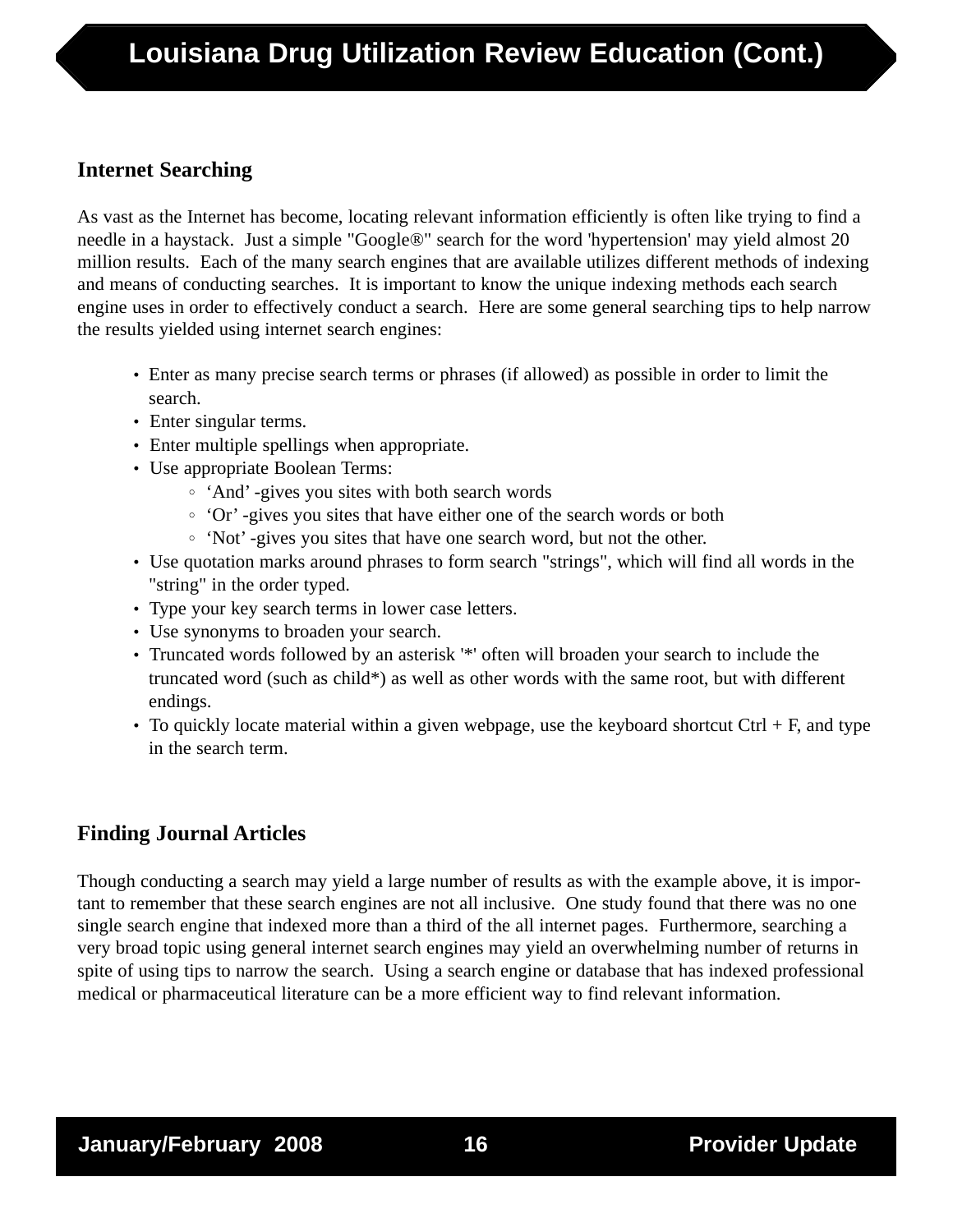# **Louisiana Drug Utilization Review Education (Cont.)**

**Pubmed®** at http://www.ncbi.nlm.nih.gov/sites/entrez/ is a free online version of MEDLINE® from the National Library of Medicine (NLM) that indexes journal articles using Medical Subject Heading (MeSH) terms. Generally, using a text word such as 'hypertension' to search on the Internet will bring up every page indexed by the search engine regardless of whether the page is relevant to the subject 'hypertension'. However, by using the MeSH term database in Pubmed® the researcher can quickly find articles that are relevant to the searched topic rather than having to sift through a vast number of results that may only mention a text word. Using Pubmed® can provide an efficient means to locate relevant information within published primary literature.

**Google Scholar®** at http://scholar.google.com can also be useful to narrow a search. Though it is not specific to healthcare literature, it appears to include all of the material indexed in Pubmed® without the option to search via MeSH terms.

Once relevant journal articles are located, often only the abstract is available for viewing if the researcher does not have a subscription. Access to a full-text version of the article may be found at http://www.freemedicaljournals.com/.

# **Do You Believe Everything You Read?**

Finding information on the Internet is only part of the challenge of research. The researcher must ensure that the information located is useful and reliable. Almost anyone can put any content on the Internet, regardless of how incomplete, misleading or inaccurate the information may be. Many sites are recognized to provide high-quality information, but concerns should arise when the researcher does not know the source of the information or the website. Here a few safeguards and methods which are available to help evaluate the overall quality of an internet resource:

• **Health on the Net (HON) Foundation** http://www.hon.ch/

HON is a non-governmental Swiss organization whose mission is to guide medical users and medical practitioners, via the HONcode, to useful and reliable online medical and health information. The HONcode consists of eight principles that support the quality of the information for a particular site, if they are met. Sites that have obtained approval by HON will display the HONcode logo as evidence of quality.

- **American Medical Association Guidelines for Medical and Health Information On the Internet** at http://www.ama-assn.org/ama/pub/category/1905.html
- **World Health Organization (WHO)/Health Information Quality Initiatives: A review of the WHO Health supported Health Information Quality Initiatives** can be found at the Journal for Medical Internet Research at http://www.jmir.org/2001/4/e28.
- **Alexa®** is software that provides information on how other individuals evaluate a web resource; it can be found at http://www.alexa.com/site/download/.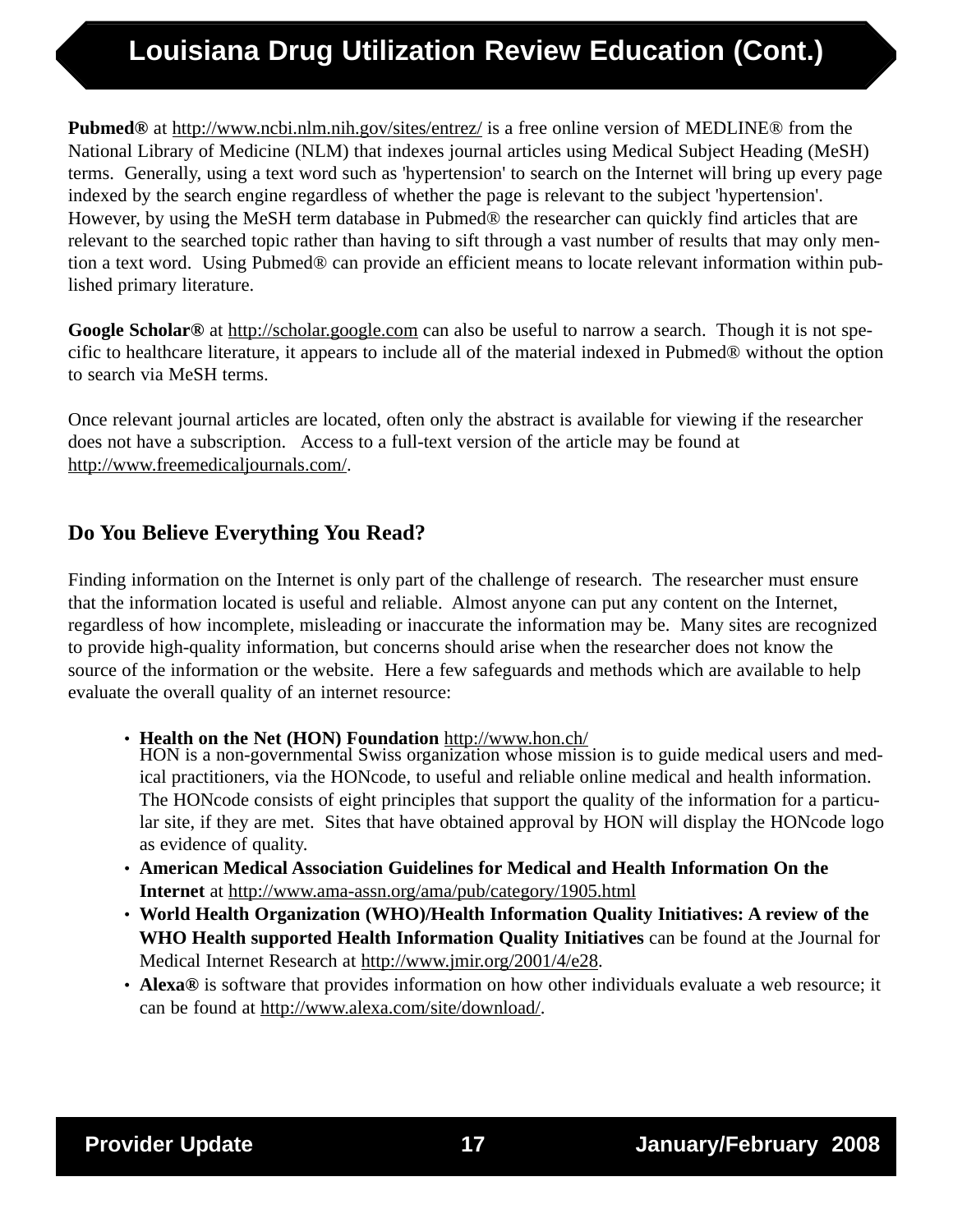## **Guidelines to Internet Site Evaluation**

Evaluation of the quality and applicability of internet site content follows many of the general principles for the evaluation of healthcare literature. The essential applicable process still assesses the inherent quality of the information provided, the interpretation of that information in light of professional standards, and ultimately its applicability to specific patient needs.

# **Questions to Ask for Evaluating Site Quality**:

#### *Who is the author or institution?*

- If the author is an individual, does the resource give biographical information? Look for educational and other credentials, institutional affiliations, job position, street address and other contact information.
- If the author is an institution, is there information provided about it? Go to the home page for the site that hosts the information and learn about the institution by extracting the first part of the URL-the part starting with http:// up to the first slash (/).
- Have you seen the author's or institution's name cited in other sources/bibliographies?
- The three-letter extension at the end of the URL for a site can provide a basis to evaluate the authority and objectivity of a source.

|      | <b>Extension Description</b>                                                                                                                                                  |
|------|-------------------------------------------------------------------------------------------------------------------------------------------------------------------------------|
| .com | Commercial (often used for product promotion and sales); gener-<br>ally, regardless of their quality, they exist primarily to advertise<br>and sell products and/or services. |
| .edu | Generally educational sources that range from respected research<br>linstitutions to casual student sites.                                                                    |
| .gov | Government (generally objective and dependable)                                                                                                                               |
| .net | Network (may provide services to commercial or individual cus-<br>tomers)                                                                                                     |
| .org | Organization (non-profit institutions, but may have biased agen-<br>das)                                                                                                      |

#### *How current is the information?*

- Is there a date on the webpage that indicates when the page was published?
- Is it clear when the page was last updated?
- Is some of the information provided obviously out-of-date?
- Does the page creator mention how frequently the information is updated?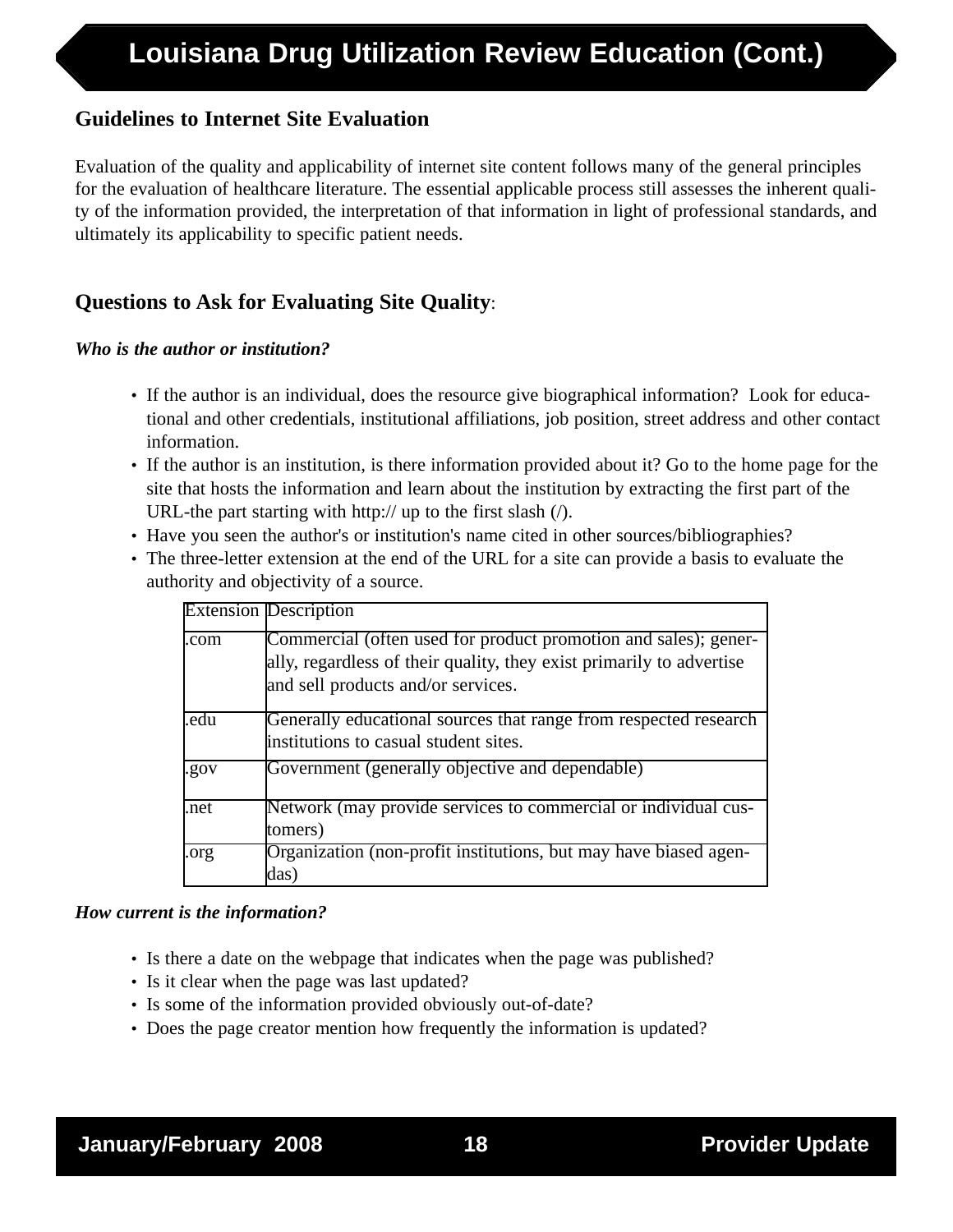### *Who owns the site?*

- Site ownership including affiliations, significant investors, and significant alliances should be either clearly provided on the home page or readily and clearly accessible via a link.
- Copyright ownership of specific content should be clearly indicated on the home page.

#### *What about viewer access, fees and privacy?*

- Is there information readily available about restrictions on content access, required registration, and password protection (if applicable)?
- Is information regarding privacy readily accessible and complete?
- Information defining any payment requirements, if applicable, should be clearly stated.

#### *Is there advertising on the site?*

• Is advertising included in the site and, if so, has it had a detectable impact on the site content?

## *Who is the intended audience?*

- Is the webpage intended for the general public, healthcare practitioners, scholars, or special interest groups? Is the intent clearly stated?
- Does the webpage meet the specific needs of its intended audience?

## *What is the purpose of the information provided?*

- Is it to inform, explain, persuade, market a product or service, or advocate a cause?
- Is that purpose clearly defined and stated?
- Does the resource adequately fulfill the stated or implied purpose?

## *Is the source and content credible?*

- Is the source of specific content clearly stated?
- Are the affiliations and relevant financial disclosures for authors and content producers clearly noted?
- Is reference material used to build content cited appropriately for the intended audience? Is there a description of the editorial process, and is a method of content review defined? Is there a list of staff and others (e.g. editorial board) responsible for content quality posted on the site?

## *Is contact information available?*

• Information that provides ready contact with site principles should be readily accessible on the site's home page. Multiple contact specifics, including telephone, e-mail address, and physical address, should be identified.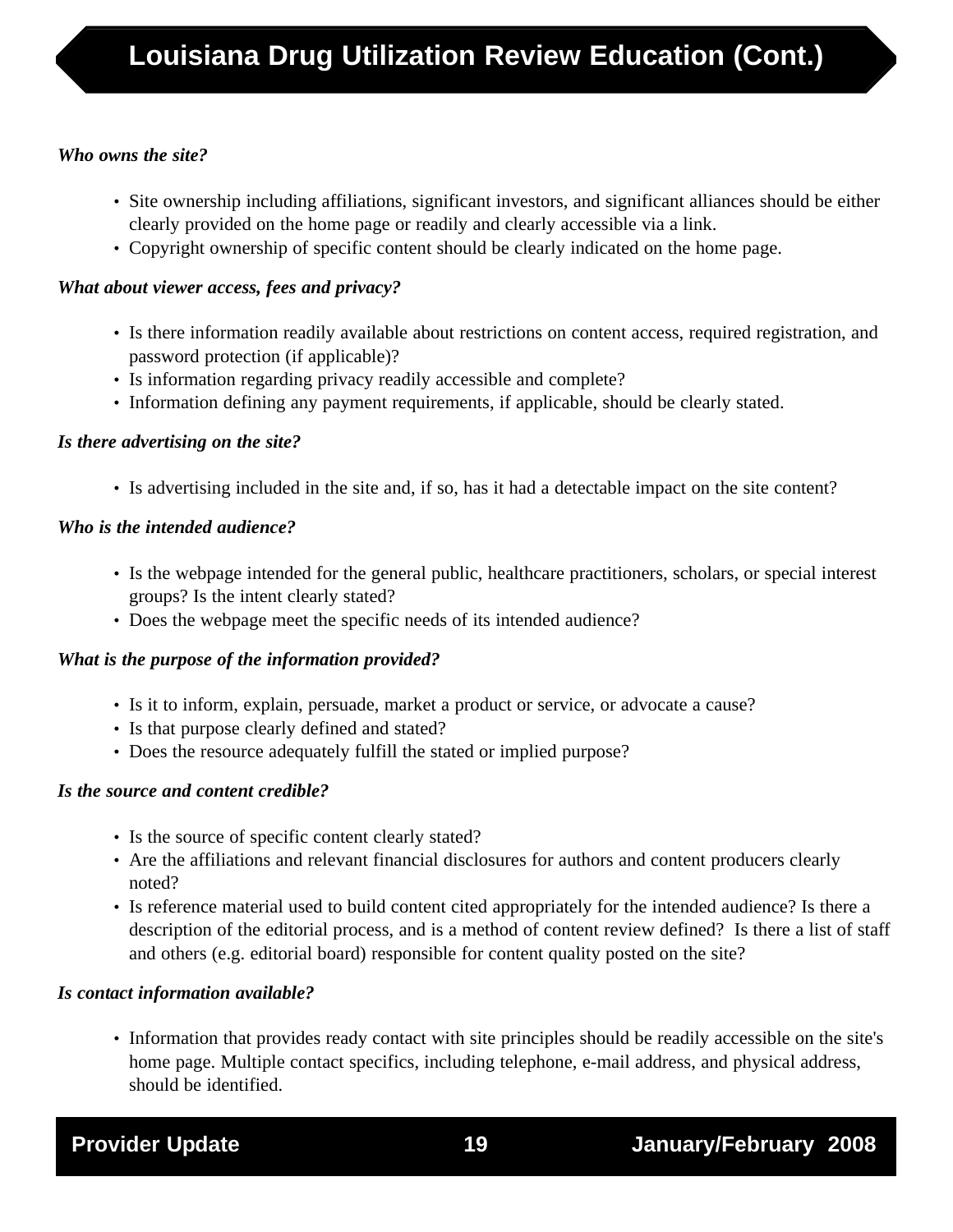### *Is the site content accurate and objective?*

- Are there cultural, ideological, institutional, or religious biases evident in the content?
- Is the content intended to be a brief overview of the topic or an in-depth analysis?
- If the information is in the form of an opinion, is that clearly stated?
- If there is information copied from other sources, is this properly acknowledged and documented?

### *Does the site offer viewing guides?*

• The home page should provide information, in a readily accessible location, about the platform(s) and browser(s) that permit optimal viewing.

## *What is the quality of navigation within the site?*

- A site should not prevent a viewer from returning directly to a previous site.
- A site should not redirect the viewer to a site the viewer did not intend to visit.
- Does the site provide navigation aids such as site map or other organizational guides, a help function or frequently-asked-questions page?

# **Online Resources**

The following online resources are among a large collection that can be found at the University of Louisiana at Monroe, College of Pharmacy resources webpage at http://rxweb.ulm.edu/pharmacy/internet.html.

## **Consumer Health Resources**

- MedlinePlus at http://medlineplus.gov/ from the NLM and the National Institutes of Health (NIH) helps provide answers to health questions.
- The U.S. Food and Drug Administration at http://www.fda.gov provides access to latest news in drug approvals, recalls and product alerts with Medwatch and the Orange Book.
- http://www.healthfinder.gov/ is a consumer-oriented site for general health news by the Department of Health and Human Services.
- http://www.4women.gov/ is the Federal Government Source for Women's Health Information.
- The Center for Disease Control and Prevention at http://www.cdc.gov/ provides the latest information on traveler's health, emergency preparedness and vaccines.
- The NLM Directory of Health Organizations at http://dirline.nlm.nih.gov/ is a complete list of health organization resources and specialized information services.
- NIH's National Center for Complementary and Alternative Medicine at http://nccam.nih.gov/ has a mission to explore and disseminate authoritative information to the public and professionals.
- NLM's Gateway to Knowledge Resources at http://gateway.nlm.nih.gov/gw/Cmd includes a concise guide for bibliographic and consumer health resources supported by the NLM.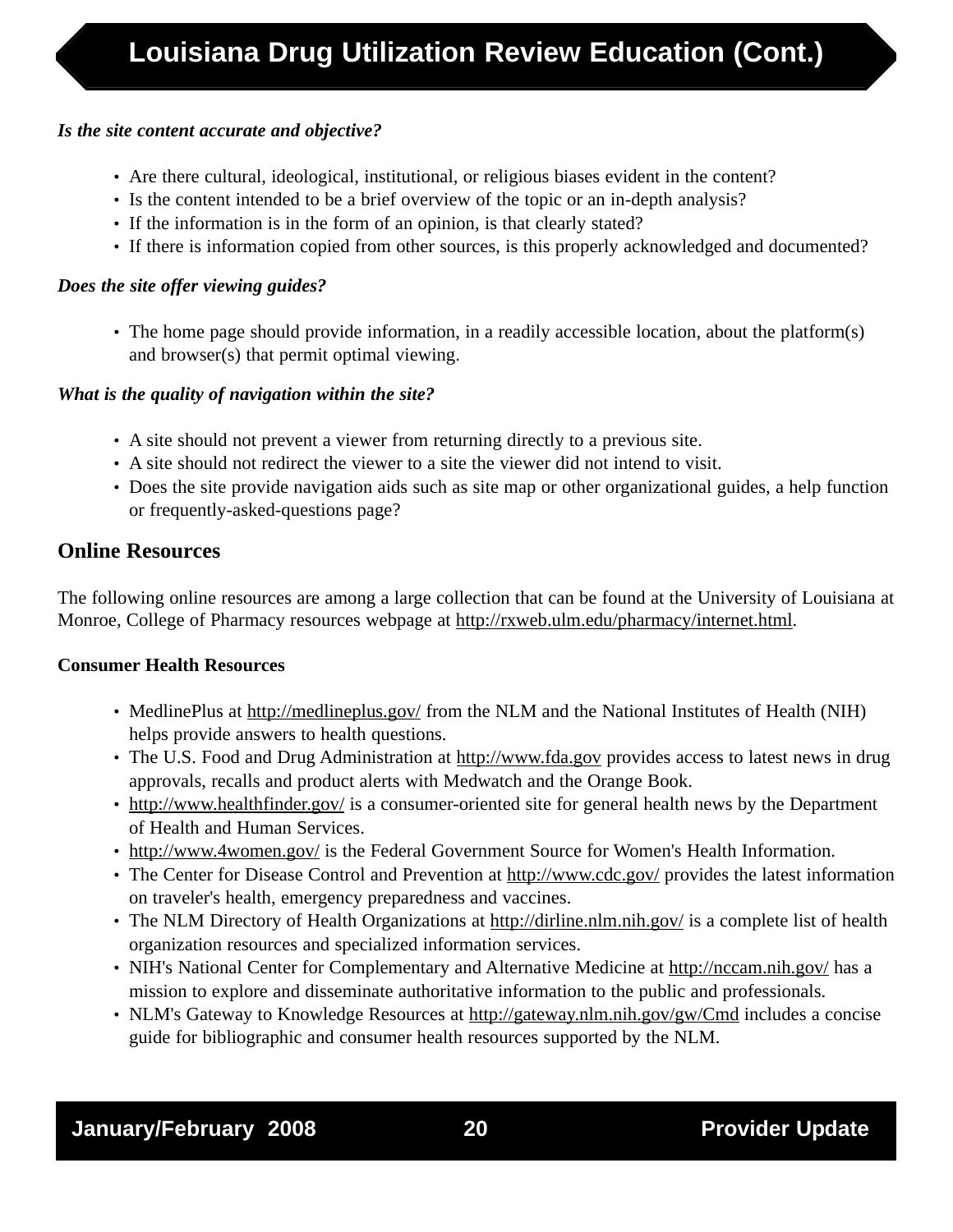## **Healthcare Professional Resources**

- MerckMedicus at http://www.merckmedicus.com/pp/us/hcp/hcp\_home.jsp provides free resources to healthcare professionals such as full-text online version of textbooks including:
	- Cecil's Textbook of Medicine
	- Harrison's Practice Answers on Demand
	- The Merck Manuals
	- The Physician's Desk Reference
- Johns Hopkins Antibiotic Guide at http://www.hopkins-abxguide.org/ offers point-of-care information technology to support clinical decisions.
- Toxnet is the NLM's Toxicology Data Network at http://toxnet.nlm.nih.gov/.
- Formerly know as DrugInfoZone, the National Electronic Library of Medicine (NeLM) at http://www.nelm.nhs.uk/home/default.aspx offers medical news and several free online references.

## **Evidence-Based Medicine Resources**

- The Cochrane Collaboration at www.cochrane.org is a subscription-based resource that includes access to a library of systematic reviews of clinical trials for evidence-based therapy decisions.
- ACP Journal Club at www.acpjc.org summarizes and abstracts recently published studies and reviews as a solution to keep pace with important advances in medicine.
- Turning Research Into Practice (TRIP) database at http://www.tripdatabase.com offers a means to search many evidence-based resources simultaneously to find quick answers to clinical questions.
- Search for upcoming clinical trials by geographical location and specific conditions at http://clinicaltrials.gov.
- The National Guidelines Clearinghouse at www.guidelines.gov is a public resource for clinical prac tice guidelines.

## **DI News Resources**

- Pharmacy OneSource at http://www.pharmacyonesource.com/ is a source for daily and weekly pharmacy and FDA reviews.
- Medical News Today at http://www.medicalnewstoday.com/ offers up-to-the minute health news that is organized in sections based on disease state or condition.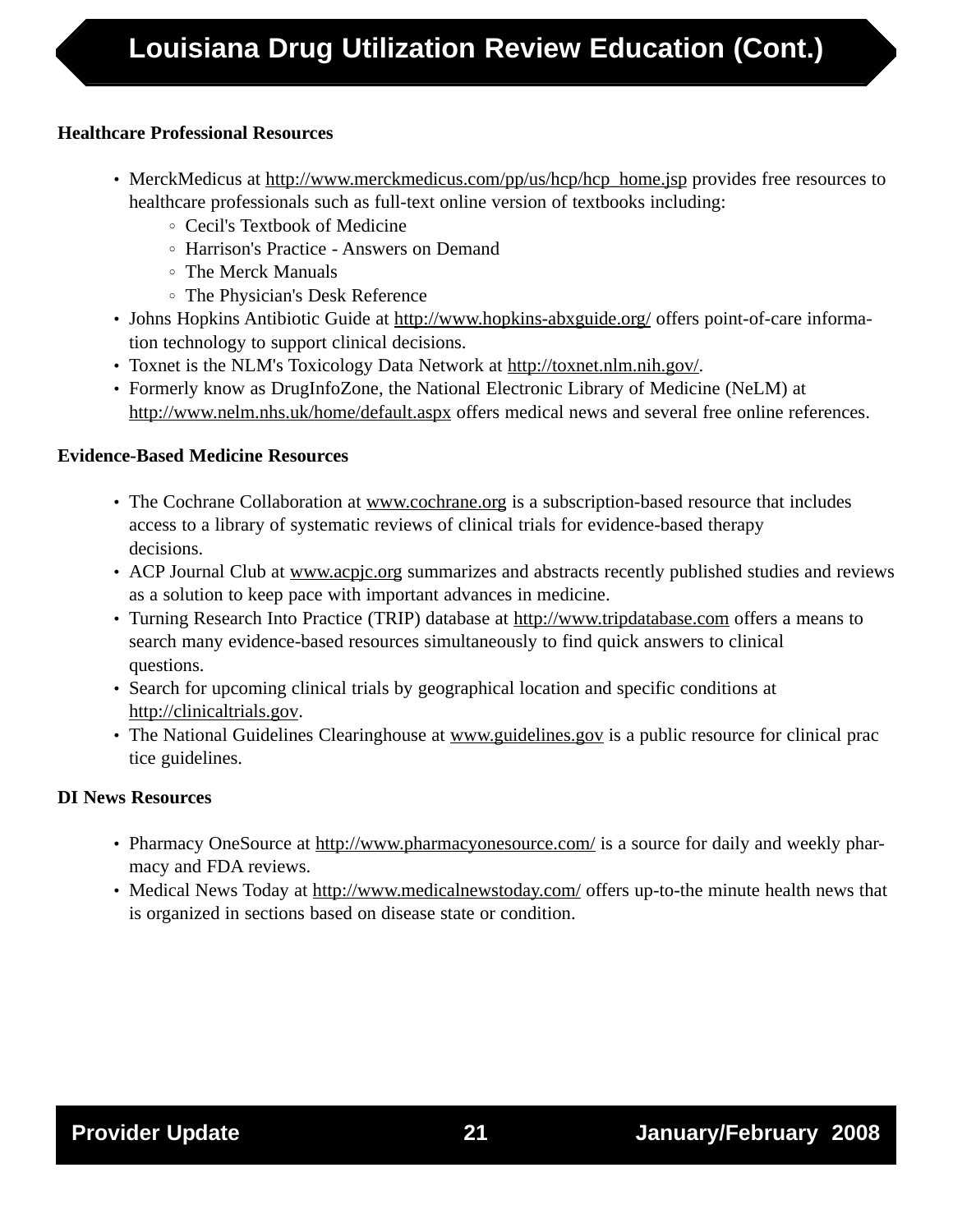## **Drug Identification**

Internet resources for pill identification can be found by searching the terms "drug identifier", such as commercial sites including Drugs.com and Rxlist.com. Other useful drug identification databases include:

- http://www.muschealth.com/DI/DrugIdentifier/
- http://www.ecstasydata.org/

## **Drugs Abuse and Addiction**

Locating specialized information for psychoactive agents is often challenging when using standard tertiary resources. These resources offer information on drugs of abuse from unique perspectives.

- NIH's National Institute on Drug Abuse at http://www.nida.nih.gov/
- The Vaults of Erowid at http://www.erowid.org/

# **Staying Informed**

## **Email Notifications**

Many online resources provide automatic email notifications to keep up to date with the latest medical news, product recalls and publications.

- National Electronic Library of Medicine (NeLM) http://www.nelm.nhs.uk/home/default.aspx
- FDA Medwatch http://www.fda.gov/medwatch/index.html
- Pharmacy OneSource http://www.pharmacyonesource.com/community/ • Journal Watch
- www.jwatch.org

## **RSS Feeds**

Several websites now offer the option of subscribing to their Really Simple Syndication (RSS) Feeds to keep current with their web content. RSS feeds are updated automatically and provide an efficient way to review the most current information without having to read the entire contents of regularly accessed webpages. Here are a few sites that offer RSS subscriptions.

- FDA http://www.fda.gov/oc/rss/
- CDC http://www2a.cdc.gov/podcasts/rss.asp
- NeLM http://www.nelm.nhs.uk/help/rsshelp.htm
- Medical News Today http://www.medicalnewstoday.com/index.php?page=newsfeed